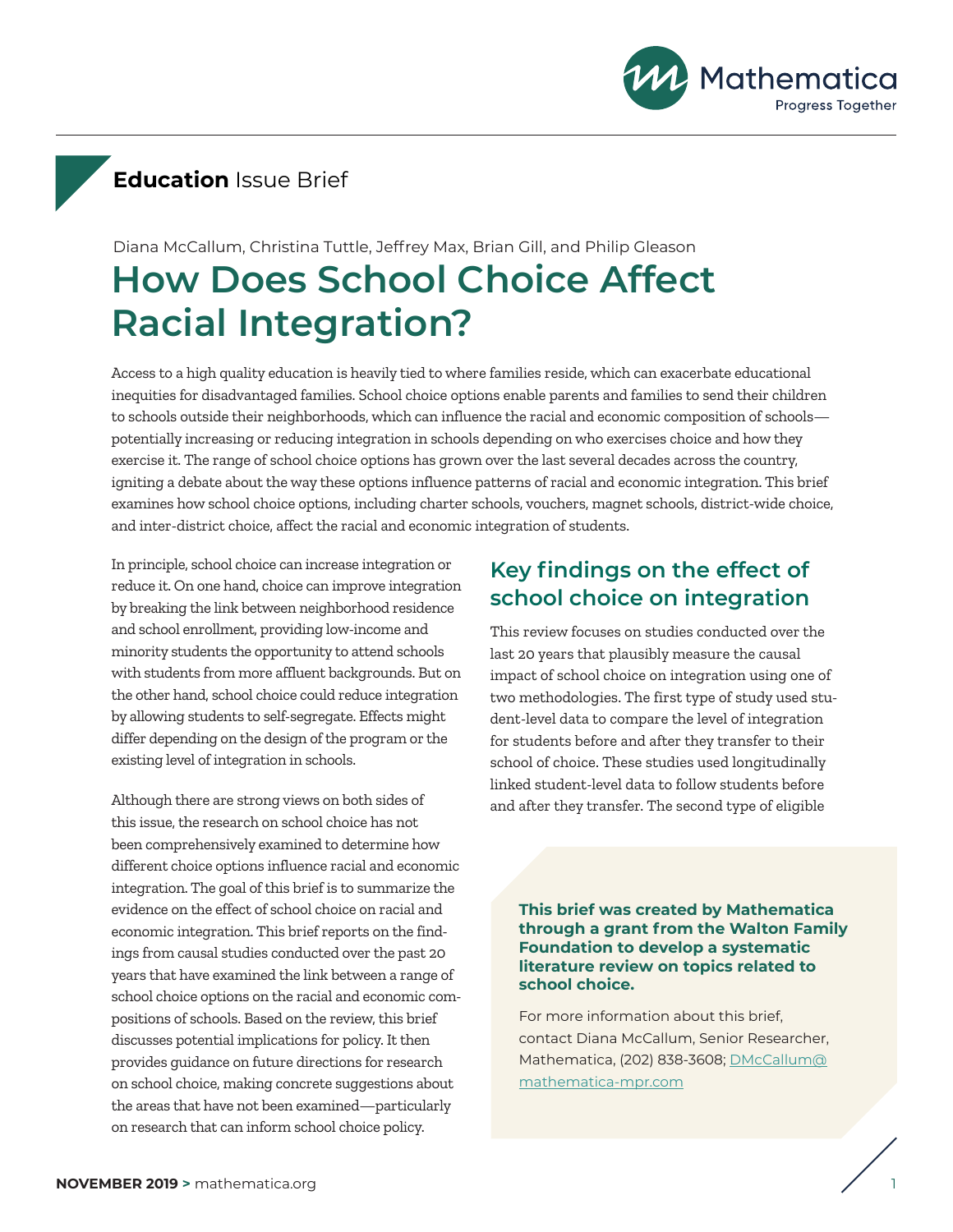study used school-level data to see how integration across schools changes over time as the amount of school choice changes over time. Although none of the studies used randomized experimental research designs, considered to be the gold standard, all of them exploit changes over time quasi-experimental approaches, considered to be the next-best design.

Eight papers meeting these criteria addressed the effects of school choice policies on racial or economic integration, and, because some of the papers examined multiple school choice policies or multiple locations, they produced 15 sets of findings on the effects of school choice. For ease of exposition, we refer to each set of impact estimates as a study.

Overall, the studies find mixed impacts of school choice on racial integration, varying across policies and locations. Specifically, among the 15 causal studies, 5 find no effect on racial integration (Chingos 2013; Zimmer et al. 2009b, c, e, f), 5 find that racial integration decreases (Bifulco et al. 2009a; Zimmer et al. 2009d, g) and 5 find improvements in racial integration (Bifulco et al. 2009b; Egalite et al. 2017; Koedel et al. 2009a; Ritter et al. 2016; Zimmer et al. 2009a).

The majority of the research we reviewed focused on the effect of charter schools on racial integration. Most studies (10 of 15) focused on charter schools. Among the studies with charter schools, 2 studies found that charter schools increased integration, 5 found no effect on integration, and 3 found that they decreased integration. Most studies we reviewed that found effects on integration tended to report small effects.

There is little rigorous evidence on the effect of private school vouchers, district-wide choice, or inter-district choice programs on integration. One study of vouchers and two studies of magnet schools found that they increased integration, and one study of district-wide choice and one study of inter-district choice found that they decreased integration. It is important to note that this review only identified two causal studies that examined impacts on racial integration for magnet schools. Because`



one of the primary motivations of magnet schools has been to promote diversity, we would expect to see more research that focuses on this particular school type. And because this review focused on studies conducted within the past 20 years, the bulk of the existing research on magnet schools might be out of the timeframe of this review.

One study that we reviewed measured the effect of school choice on economic integration and found a positive effect on the economic integration of magnet schools (Bifulco et al. 2009b). The other studies we reviewed did not measure economic integration. Some of the eligible studies examined other aspects of integration, such as integration of students by test scores, parental education levels, language status, and class (Bifulco et al. 2009a; Koedel et al. 2009). Most of the studies we identified that examined economic integration did not provide causal evidence or did not use an appropriate comparison group.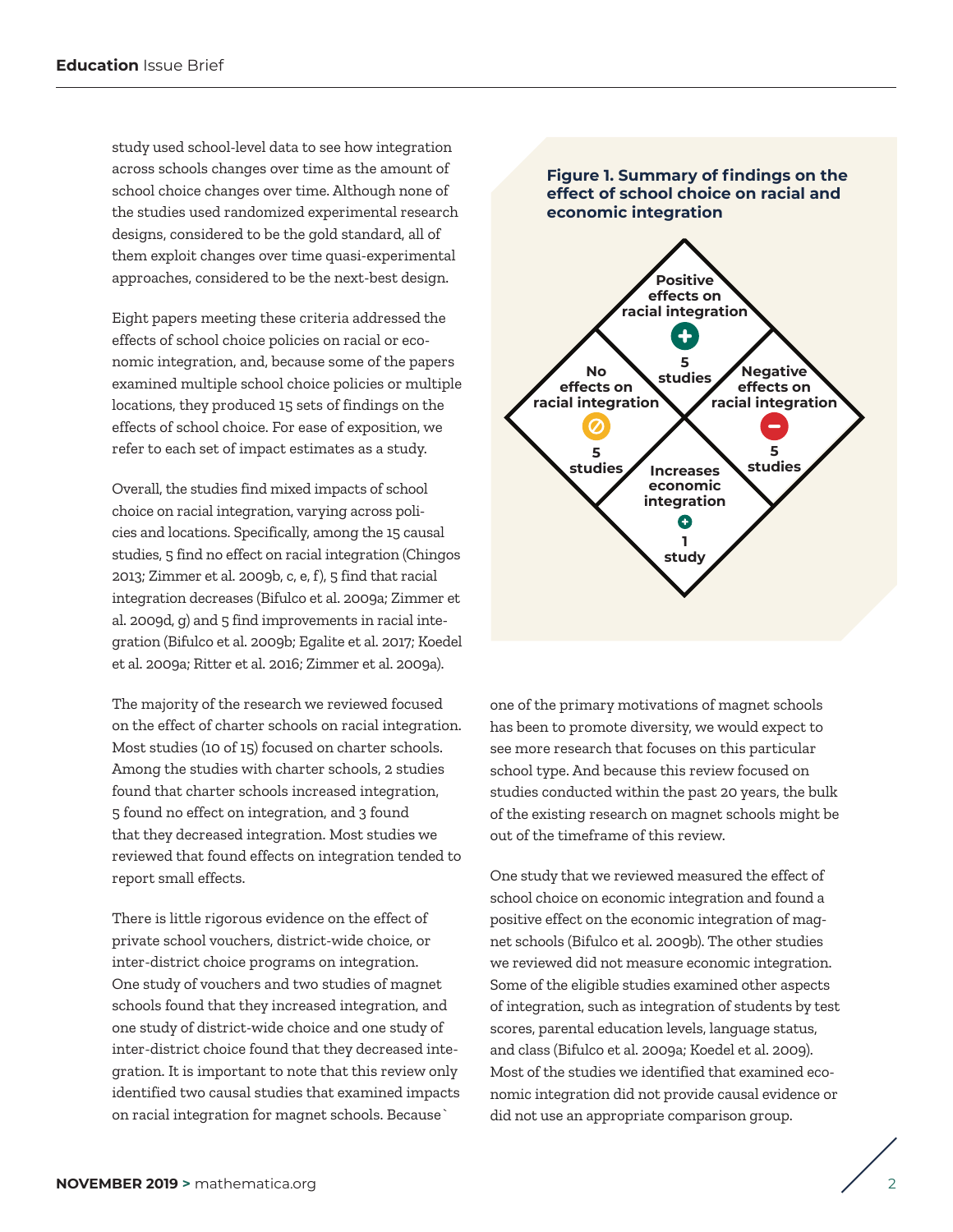Most studies focused on the effects of school choice within a given community. The study with the largest scope, however, examined the effect of charters on integration nationwide and found no effect on average (Chingos 2013). This study examined changes in the integration of schools over time relating to growth of the charter sector, and it indicated that on average, charter schools are not changing the racial composition of schools that students attend.

Additional related research published since the systematic review was conducted aligns with these findings. Most notably, in a national examination of charter effects on integration, Monarrez et. al (2019) found a small decrease in integration. The authors note that while they found that the average effect of charters was statistically significant, the magnitude of the effect was modest. According to Monarrez et. al, this is likely because charters represent a small portion of overall student enrollment and there is wide variation in the effects of charters across different types of school districts.

## **Policy implications of the research**

## **Local context and policy design are critical when designing school choice initiatives to address integration.**

Although the impacts of school choice on racial integration demonstrate a mixed pattern, there are implications for policymakers considering how school choice policies could affect the composition of schools. The evidence on charter schools is the most comprehensive and quite mixed, suggesting neither positive nor negative effects on average. Given this evidence, policymakers should recognize that, on average, charter schools are unlikely to substantially improve integration—an unsurprising result given that integration is rarely viewed as a primary aim of charter-school policies. By the same token, however, there is little evidence that charter schools will substantially worsen integration in most communities.

The scant evidence on the integration effects of other forms of school choice provides little guidance for policymakers. In the case of magnet schools, the only two recent studies that examined integration effects found favorable results, which is also unsurprising given that magnet programs are often expressly intended to promote integration. School choice efforts intentionally designed to improve integration might be able to succeed in that aim. For example, students are highly segregated across certain districts in Connecticut. The state increased integration by using inter-district magnet schools that gathered students from multiple districts. In addition, there are some diverse by design charter schools that serve economically disadvantaged, minority students in a more integrated environment, such as Citizens of the World, Rhode Island Mayoral Academies, and the Capital City Public Charter School (Potter and Quick 2018).

Vouchers for private schools could in principle improve integration by bringing economically disadvantaged and nonwhite students into private schools attended by more-advantaged tuition-paying classmates. The sole study we found that examined the effect of vouchers on integration found a favorable impact (Egalite et al. 2017). But the designs of voucher programs vary enormously, and effects on integration could vary enormously with them. A voucher that is universally available rather than targeted to disadvantaged students could have very different effects on integration; policymakers who are interested in integration effects should carefully consider the details of voucher policy design.

Considering the local context, including the extent of racial and ethnic diversity in a district, is critical when designing a school choice initiative intended to improve integration. Specifically, the amount of integration in schools before school choice policies take effect is important context for understanding how school choice policies might affect integration. For example, Louisiana's voucher program increased integration, in part, because students transferred out of heavily segregated schools into schools that were more integrated (but not fully integrated). It is likely easier to move the needle on integration when schools are heavily segregated at the start.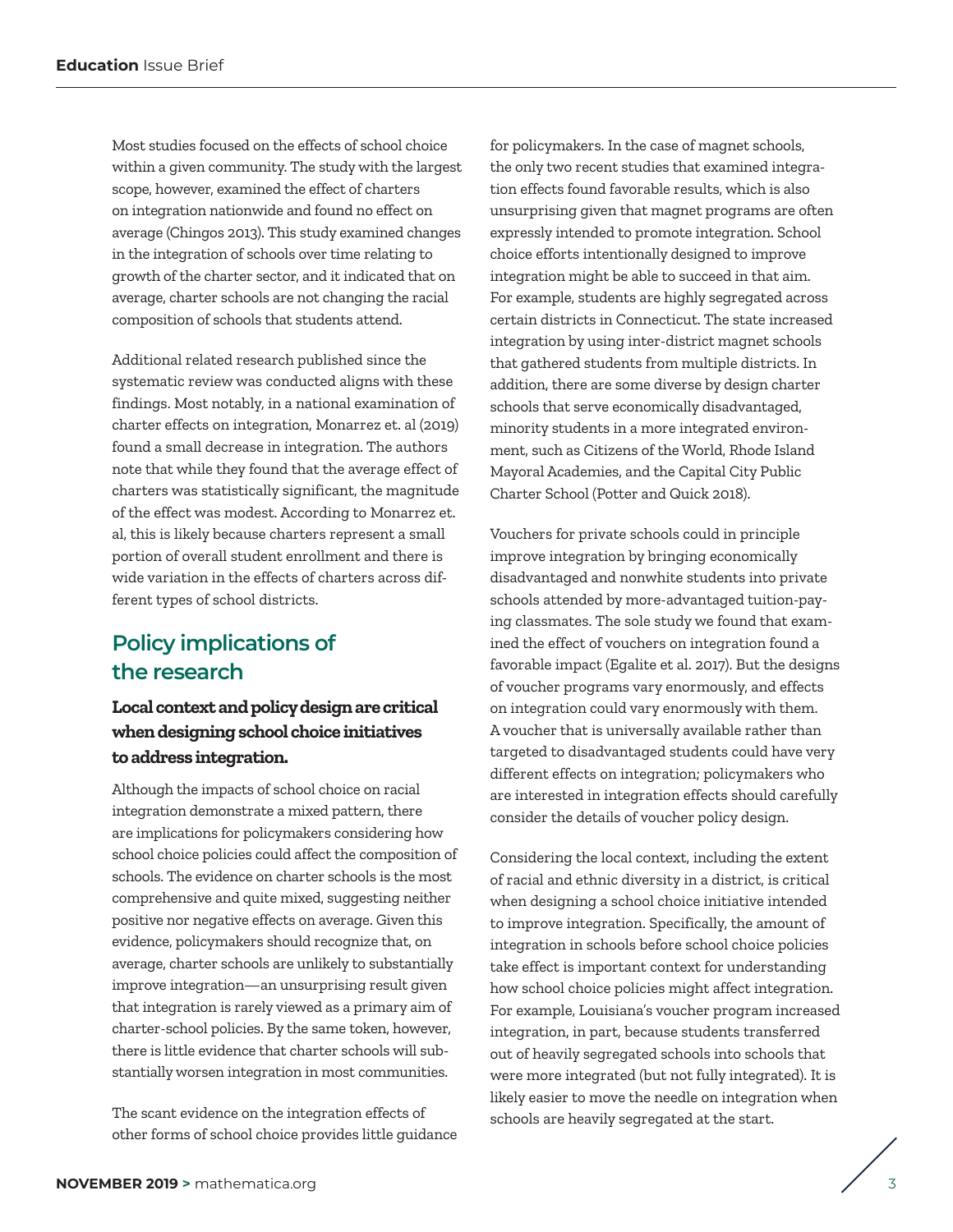## **Recommendations for research to inform school choice policy**

To further the conversation on school choice policy and understand the impacts on integration, we recommend the following necessary types of research:

**Examine effects on economic integration.** Limited research has examined how school choice influences the economic background of students within schools. Critics have raised concerns that students from affluent families might be more successful in taking advantage of school choice options. For example, families with a higher socioeconomic status might understand how to navigate and access information on school choice. These families are likely to have the resources to seek school choice options and to enable their children to participate, especially if these families have greater access to, for example, transportation options.

#### **Analyze variation in how school choice influences integration based on local context and policy**

**design.** Understanding the local context before school choice options are implemented is critical to understanding how school choice might influence integration. In their recent study, Monarrez, Kisida, and Chingos (2019) found that charters led to small decreases in integration nationally, on average. Interestingly, they found that reductions in integration *within* school districts were partially offset by increases in integration *between* districts in metropolitan areas. The study also found considerable variation regionally, with little to no effect on integration in some states and larger effects in others. Researchers should analyze how the variation in the effect of school choice relates to different aspects of the local context, including the levels of racial and economic integration that exist before the school options take effect. In addition, more studies are necessary on how effects vary with policy design (notably student eligibility and the participation of existing private schools). Most of the rigorous studies within this review focused on charter schools, but a few focused on how other types of school

choice influenced integration. Vouchers merit particular attention because a wide range of different kinds of voucher programs now exist in many states, but the integration impact has been examined carefully for only one program in one state.

#### **Examine families' preferences and how they influence school choice's effect on integration.**

Family preferences are an important factor that can influence how school choice impacts integration. We know that many families decide where to live based on the quality of the traditional public schools and the options available in a given school district, but we know less about the way those decisions are made. A few emerging studies examine family preferences. Glazermen and Dotter (2016) find that although proximity to home is an important factor for parents, they also weigh key factors such as the academic achievement of a school's students and student factors, including race and the level of economic disadvantage within the school. Overall, the field requires a better understanding of how family preferences can either help or reduce integration. Future research should also examine different ways that policies can influence or support families' preferences for schools of choice and thus effect integration. One way to assess family preferences, for example, is to examine how increasing information available to parents about different school choice options relates to levels of integration at their prior school and the school of choice.

**Study school choice initiatives that are designed to improve integration.** There are several ways that school choice could serve to support increases in integration, including intentionally diverse charter schools, magnet schools, inter-district choice programs, or common enrollment systems (Manno 2019). Research is necessary to understand whether these efforts are successful at increasing integration in schools sending students as well as schools receiving students. When studying school choice policies that promote integration, researchers should make sure to examine any unintended consequences of these policies—for example, how the policies affect high-performing schools of choice that almost entirely serve disadvantaged minority students.